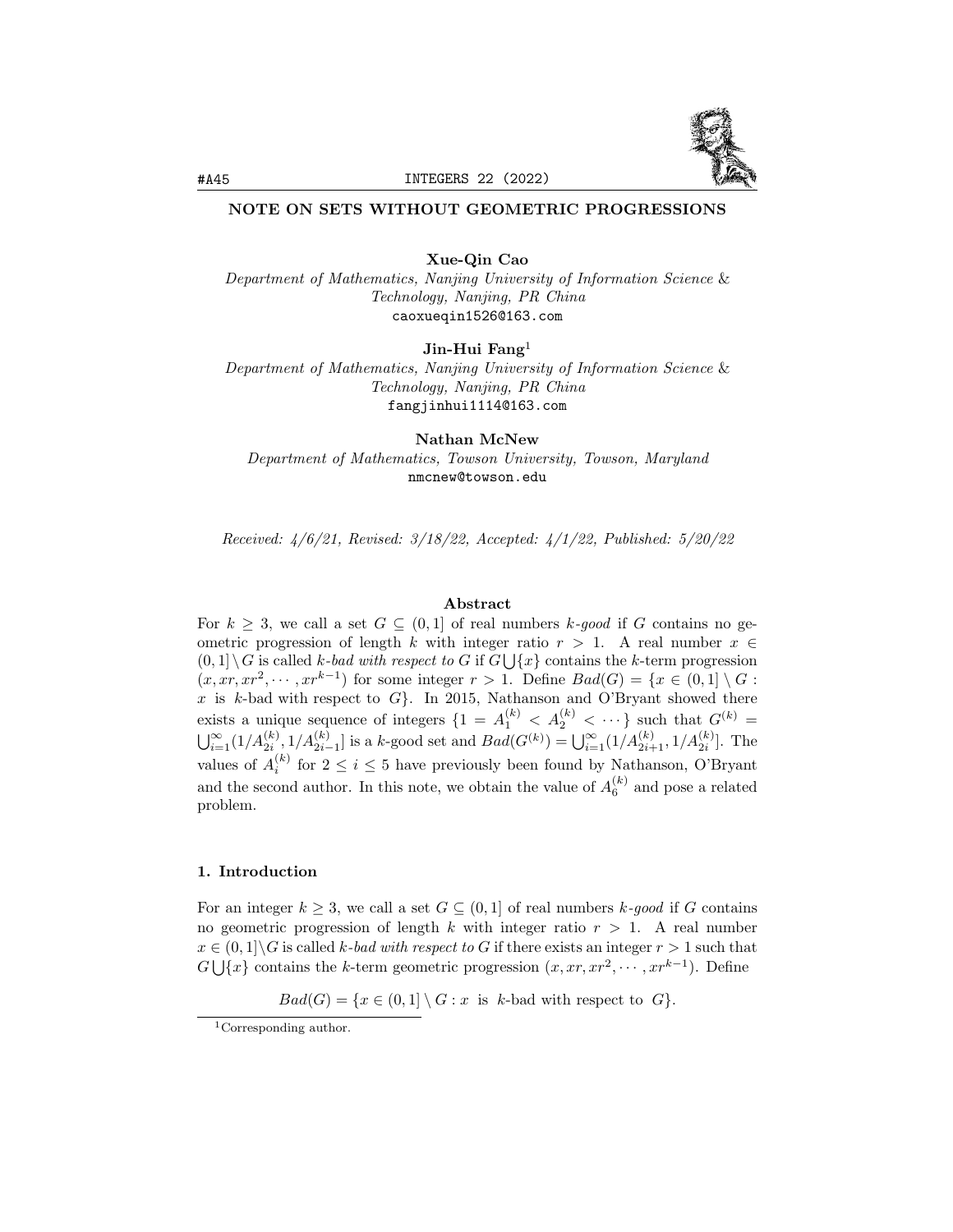In 2015, Nathanson and O'Bryant [3] proved the following theorem.

**Theorem A** ([3]). Fix  $k \geq 3$ . There exists a unique strictly increasing sequence of positive integers  ${A_1^{(k)} < A_2^{(k)} < \cdots}$  with  $A_1^{(k)} = 1$  such that

$$
G^{(k)} = \bigcup_{i=1}^{\infty} \Big( \frac{1}{A_{2i}^{(k)}}, \frac{1}{A_{2i-1}^{(k)}} \Big]
$$

is a k-good set and

$$
Bad(G^{(k)}) = \bigcup_{i=1}^{\infty} \Big( \frac{1}{A_{2i+1}^{(k)}}, \frac{1}{A_{2i}^{(k)}} \Big].
$$

Nathanson and O'Bryant also proved in [3] that  $A_2^{(k)} = 2^{k-1}$ ,  $A_3^{(k)} = 2^k$  and

$$
A_4^{(k)} = \begin{cases} 2^k 3^{k-l-1} & \text{if there is a positive integer } l \text{ such that } 2^{k-1} < 3^l < 2^k, \\ 3^{k-1} & \text{otherwise.} \end{cases}
$$

Afterwards, the second author determined the value of  $A_5^{(k)}$ .

**Theorem B** ([1]). Let  $k \geq 3$  be an integer. (i) If there is no integral power of 3 between  $2^{k-1}$  and  $2^k$ , then

 $A_5^{(k)} = 2^{k-1}3^{i_0+1}$ , where  $i_0$  is the largest integer i such that  $3^i < 3^{k-1}/2^k$ .

(ii) If there is a positive integer l such that  $2^{k-1} < 3^l < 2^k$ , then  $k \geq 4$  and

$$
A_5^{(k)} = \begin{cases} 200 & \text{if } k = 4, \\ 2^{k-1}3^{k-l} & \text{if } k \ge 5. \end{cases}
$$

For the remainder of the paper we use the variable  $l$  for the least integer such that  $3^{l} > 2^{k-1}$ . This convention allows for a simpler statement of the above theorem. The reader can check that case (i) above simplifies to the second case, and we get the following, valid for all  $k \geq 3$ :

$$
A_5^{(k)} = \begin{cases} 200 & \text{if } k = 4, \\ 2^{k-1}3^{k-l} = 3^{k-1} \left(\frac{2^{k-1}}{3^{l-1}}\right) & \text{otherwise.} \end{cases}
$$

Note that the value  $\frac{1}{A_4^{(k)}}$  is the upper limit of an interval of values that are bad with respect to the set  $(1/A_4^{(k)}, 1/A_3^{(k)}\right] \cup (1/A_2^{(k)}, 1]$  (write this set as  $G_2^{(k)}$ ) because of progressions with ratio  $r = 3$ . The ratio  $\left(\frac{2^{k-1}}{2^{i-1}}\right)$  $\frac{2^{k-1}}{3^{l-1}}$  is the ratio between  $\frac{1}{3^{l-1}}$  and  $\frac{1}{2^{k-1}}$ , the largest value that is excluded from  $G_2^{(k)}$ . When  $x = \frac{1}{2^{k-1}3^{k-l}} = 1/A_5^{(k)}$ , the term  $3^{k-l}x = \frac{1}{2^{k-1}}$ , and so the entire progression with ratio 3 starting at x is no longer contained in  $G_2^k$ .

In this note, we obtain the value of  $A_6^{(k)}$ .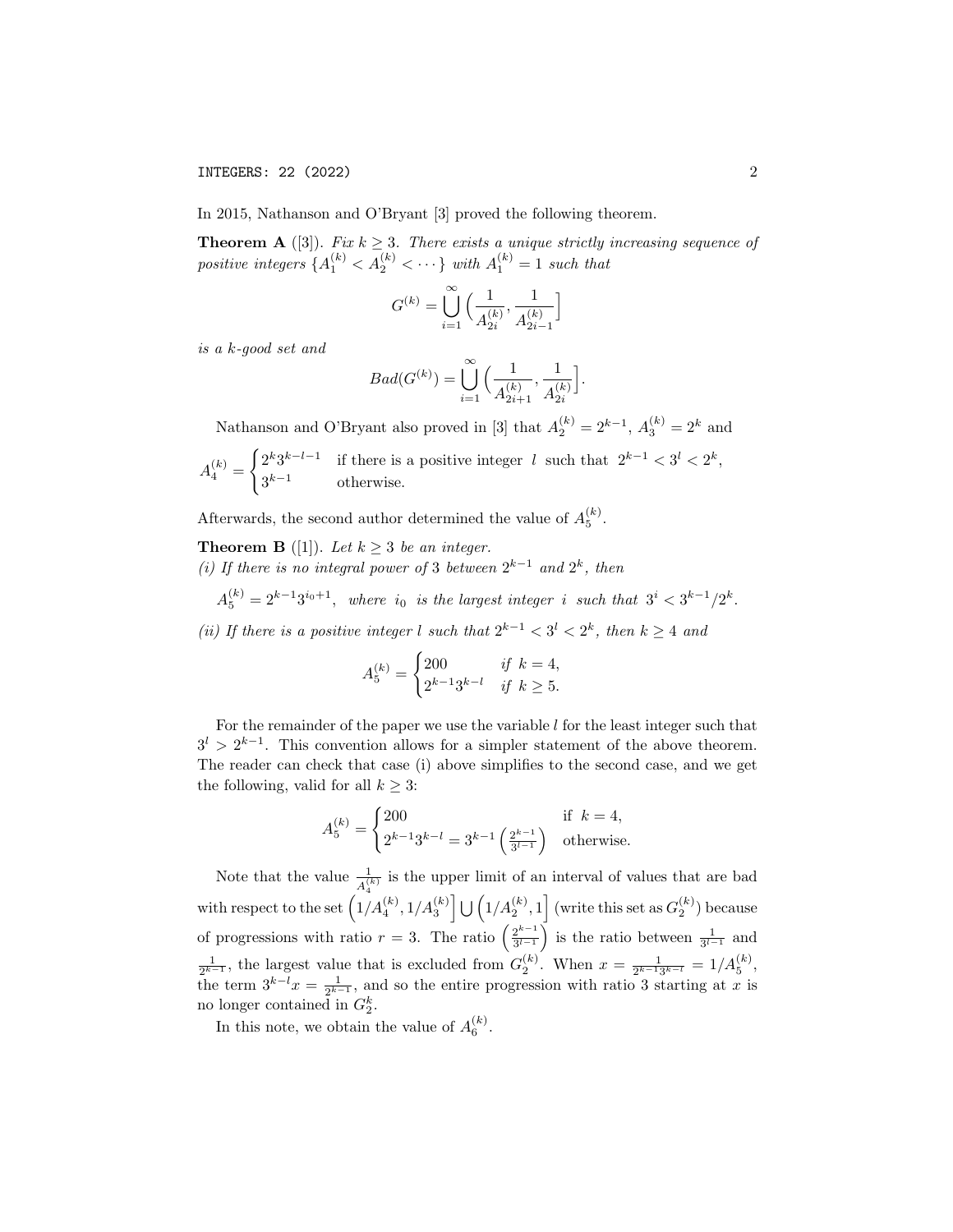INTEGERS: 22 (2022) 3

**Theorem 1.** Let  $k \geq 3$  be an integer.

(i) If there is no integral power of 3 between  $2^{k-1}$  and  $2^k$ , then

 $A_6^{(k)} = 2^k 3^{k-l}$ , where l is the smallest integer such that  $3^l > 2^k$ .

(ii) If there is a positive integer l such that  $2^{k-1} < 3^l < 2^k$  and there is no integral power of 4 between  $4 \cdot 3^{k-l-1}$  and  $2 \cdot 3^{k-l}$ , then

$$
A_6^{(k)} = \begin{cases} 4^{k-1} & \text{for even } k, \\ 2^{2k-1} & \text{for odd } k. \end{cases}
$$

(iii) If there is a positive integer l such that  $2^{k-1} < 3^l < 2^k$  and there is a positive  $integer \ m \ such \ that \ 4 \cdot 3^{k-l-1} < 4^m < 2 \cdot 3^{k-l}, \ then \ A_6^{(4)} = 216 \ and$ 

$$
A_6^{(k)} = \begin{cases} \frac{1}{2}4^{k-m}3^{k-l} & \text{for even } k > 4, \\ 4^{k-m}3^{k-l} & \text{for odd } k. \end{cases}
$$

Based on the above results, we pose the following problem.

**Problem.** For each positive integer  $i$ , do there exist infinitely many positive integers k such that  $A_{2i}^{(k)} = (i+1)^{k-1}$ ?

One may refer to [2], [4] and [5] for related results.

### 2. Proof of Theorem 1

We first prove<sup>2</sup> that  $A_6^{(3)} = 24$  and  $A_6^{(4)} = 216$ . For  $k = 3$ , we know that  $A_2^{(k)} = 4$ ,  $A_3^{(k)} = 8, A_4^{(k)} = 9$  and  $A_5^{(k)} = 12.$  For  $x \in (\frac{1}{16}, \frac{1}{12}]$ , we have  $\frac{1}{8} < 2x < \frac{1}{4}$ ,  $\frac{1}{8} < 3x \leq \frac{1}{4}$  and  $r^2x > 1$  for  $r \geq 4$ . So the set  $\left(\frac{1}{16}, \frac{1}{12}\right] \cup \left(\frac{1}{9}, \frac{1}{8}\right] \cup \left(\frac{1}{4}, 1\right]$  is 3-good. Furthermore, for  $x \in (\frac{1}{24}, \frac{1}{16}]$ , we have  $\frac{1}{8} < 2^2 x = 4x \le \frac{1}{4}$ ,  $\frac{1}{8} < 3x < \frac{1}{4}$  and  $r^2 x > 1$ for  $r \geq 5$ , and so the set

$$
\left(\frac{1}{24}, \frac{1}{12}\right] \bigcup \left(\frac{1}{9}, \frac{1}{8}\right] \bigcup \left(\frac{1}{4}, 1\right] \tag{1}
$$

is also 3-good. However, for  $x_0 = \frac{1}{24}$ , we have  $3x_0 = \frac{1}{8}$  and  $\frac{1}{4} < 3^2 x_0 < 1$ . Thus  $x_0$ is 3-bad with respect to the set (1), and so  $A_6^{(3)} = 24$ .

For  $k = 4$ , we know  $A_2^{(k)} = 8$ ,  $A_3^{(k)} = 16$ ,  $A_4^{(k)} = 48$  and  $A_5^{(k)} = 200$ . For  $x \in$  $\left(\frac{1}{216}, \frac{1}{200}\right]$ , we have that  $\frac{1}{200} < 3x < 2^2x = 4x \le \frac{1}{48}$ , while  $\frac{1}{16} < 5^2x \le \frac{1}{8}$  and  $r^3x > 1$ for  $r \ge 6$ . When  $x_0 = \frac{1}{216}$ , we have  $\frac{1}{48} < 6x_0 < \frac{1}{16}$  and  $\frac{1}{8} < 6^2x_0 < 6^3x_0 = 1$ . Thus,

$$
\left(\frac{1}{216}, \frac{1}{200}\right] \bigcup \left(\frac{1}{48}, \frac{1}{16}\right] \bigcup \left(\frac{1}{8}, 1\right]
$$

<sup>&</sup>lt;sup>2</sup>These values were included in [3], but we include a proof for completeness.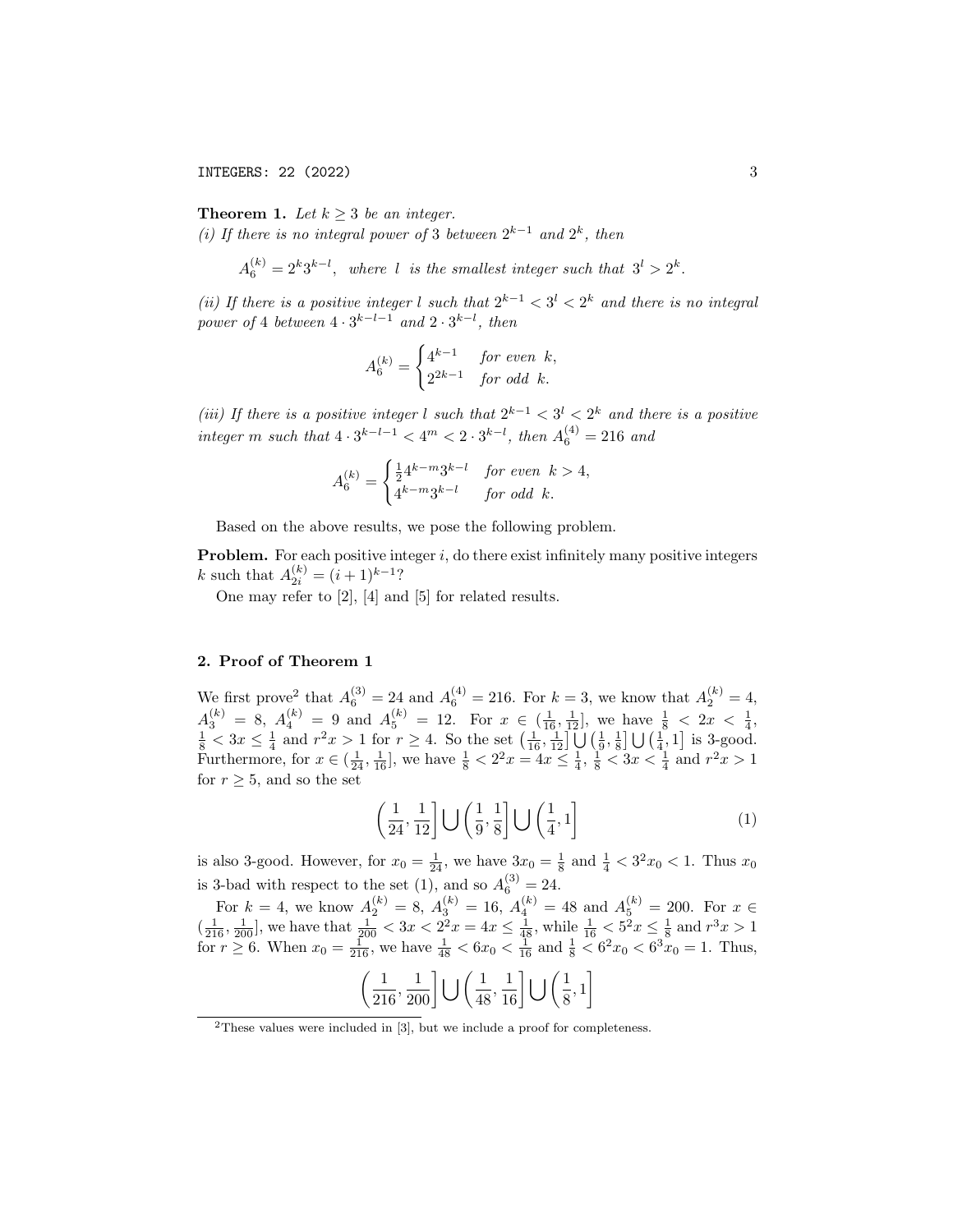is 4-good and  $A_6^{(4)} = 216$ . In the following we can assume  $k \geq 5$ . We divide the proof into three cases.

Case 1. Assume there is no integral power of 3 between  $2^{k-1}$  and  $2^k$ . In this case,  $A_4^{(k)} = 3^{k-1}, A_5^{(k)} = 2^{k-1}3^{k-l}$  and  $3^{l-1} < 2^{k-1} < 2^k < 3^l$ . Let

$$
G_2^{(k)}=(\frac{1}{3^{k-1}},\frac{1}{2^k}]\bigcup(\frac{1}{2^{k-1}},1].
$$

For  $\frac{1}{2^{k}3^{k-l}} < x \leq \frac{1}{2^{k-1}3^{k-l}}$ , and any  $r \geq 4$ , we have

$$
r^{k-1}x \ge 4^{k-1}x > \frac{4^{k-1}}{2^k 3^{k-l}} > \frac{4^{k-1}}{3^k} > 1.
$$
 (2)

Note the last inequality follows since  $k \geq 5$ . When  $r = 3$ , we have  $\frac{1}{2^k} < 3^{k-l}x \leq$  $\frac{1}{2^{k-1}}$ , so  $3^{k-l}x \notin G_2^{(k)}$ . Finally, for  $r=2$ , note that after dividing through (2) by  $2^{k-1}$  we find that  $2^{k-1}x > \frac{1}{2^{k-1}}$ . Thus, there must exist an integer  $m \leq k-1$  such that  $\frac{1}{2^k} < 2^m x \le \frac{1}{2^{k-1}}$  and so  $2^m x \notin G_2^{(k)}$ .

Thus  $\left(\frac{1}{2^k 3^{k-l}}, \frac{1}{2^{k-1} 3^{k-l}}\right] \bigcup G_2^{(k)}$  is k-good. Now we prove that  $x_0 = \frac{1}{2^k 3^{k-l}}$  is k-bad with respect to  $G_2^{(k)}$ . Using again that  $3^{l-1} < 2^k < 3^l$ ,

$$
\frac{1}{3^{k-1}} = \frac{2^k}{2^k 3^{k-1}} < \frac{1}{2^k 3^{k-l-1}} = 3x_0 < 3^2 x_0 < \dots < 3^{k-l} x_0 = \frac{1}{2^k}
$$

and then

$$
\frac{1}{2^{k-1}} < 3^{k-l+1}x_0 < \dots < 3^{k-1}x_0 = \frac{3^{k-1}}{2^k 3^{k-l}} = \frac{3^{l-1}}{2^k} < 1.
$$

Thus,

$$
\{3^i x_0 : i = 1, 2, \cdots, k - 1\} \subseteq G_2^{(k)}.
$$

That is,  $x_0$  is k-bad with respect to  $G_2^{(k)}$ . To sum up, in Case 1, we have shown that  $A_6^{(k)} = 2^k 3^{k-l}$ .

For the remainder of the proof we can assume there is an integer l with  $2^{k-1}$  <  $3^{l} < 2^{k}$ . Thus,  $A_4^{(k)} = 2^{k} 3^{k-l-1}$  and  $A_5^{(k)} = 2^{k-1} 3^{k-l}$ . For the remainder we set

$$
G_2^{(k)} = \left(\frac{1}{2^k 3^{k-l-1}}, \frac{1}{2^k}\right) \bigcup \left(\frac{1}{2^{k-1}}, 1\right].
$$

We first prove the following lemma which will be used throughout to handle the ratio  $r = 3$ .

**Lemma 1.** Suppose that  $k \geq 3$  and there exists an integer l with  $2^{k-1} < 3^l < 2^k$ . Then for every x in the interval  $\frac{1}{3^{k-1}2^k} < x \leq \frac{1}{2^{k-1}3^{k-1}} = \frac{1}{A_n^{(k)}}$  $\frac{1}{A_5^{(k)}}$ , there exists an integer  $1 \leq n \leq k-1$  such that either  $\frac{1}{A_5^{(k)}} < 3^n x \leq \frac{1}{A_4^{(1)}}$  $\frac{1}{A_4^{(k)}}$  or  $\frac{1}{A_3^{(k)}} < 3^n x \leq \frac{1}{A_2^{(k)}}$  $\frac{1}{A_2^{(k)}}$  .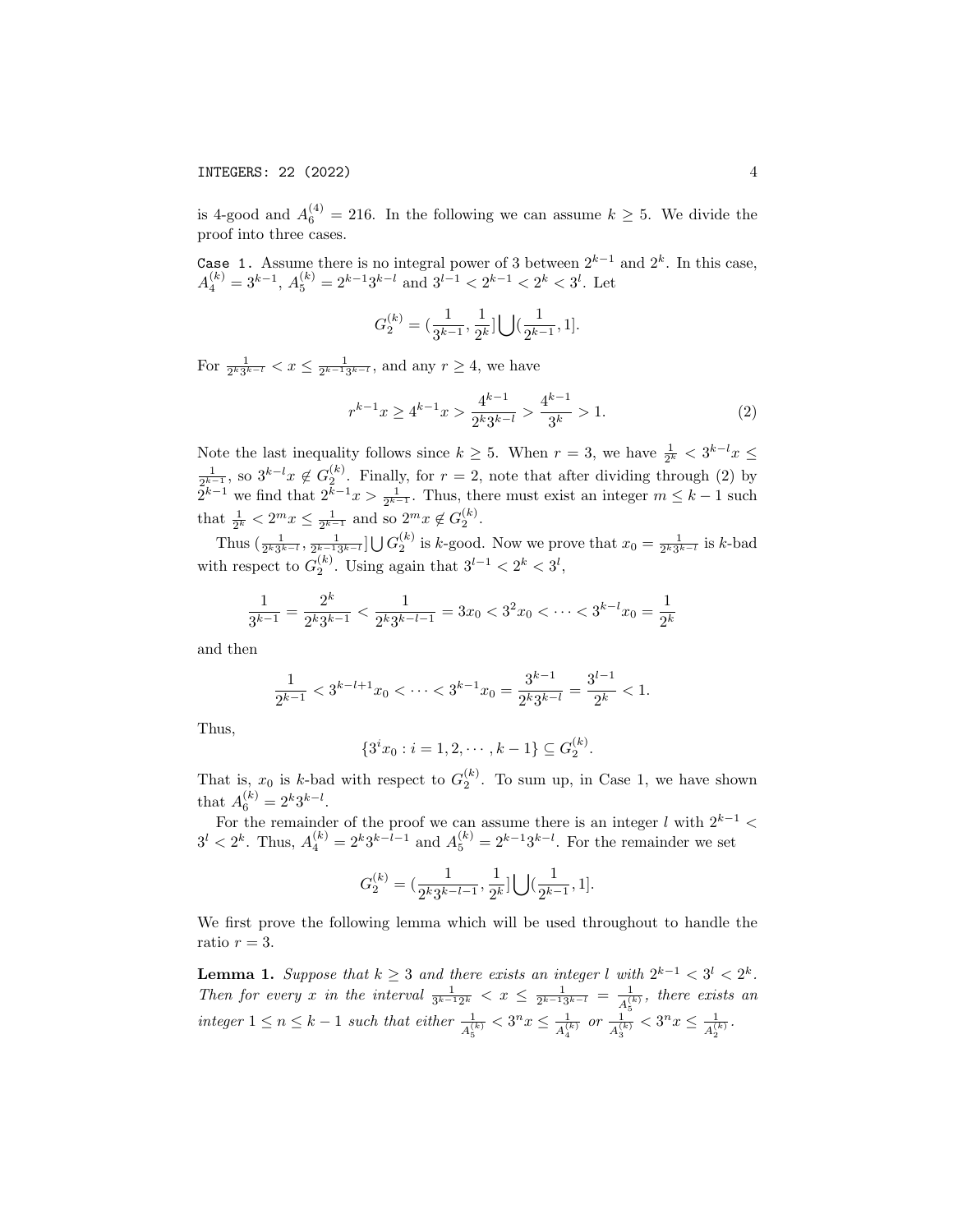# INTEGERS: 22 (2022) 5

*Proof.* For a fixed value of x, let  $n_1$  be the smallest integer such that  $\frac{1}{A_5^{(k)}}$  $\frac{1}{2^{k-1}3^{k-1}} < 3^{n_1}x$ , and  $n_2$  the smallest integer such that  $\frac{1}{A_3^{(k)}} = \frac{1}{2^k} < 3^{n_2}x$ . By  $3^{k-1}x > \frac{1}{2^k}$ , we have  $0 < n_1 \leq n_2 \leq k-1$ . Suppose that  $3^{n_2}x \notin \left(\frac{1}{4^{(k)}}\right)$  $\frac{1}{A_3^{(k)}}, \frac{1}{A_2^{(k)}}$  $A_2^{(k)}$  $\Big]$ . Then 1  $x$ <sup>-1</sup> $x$ .

$$
3^{n_2}x > \frac{1}{2^{k-1}} > \frac{1}{2^k} \ge 3^{n_2 - 1}
$$

Multiplying through by  $\frac{1}{3^{k-l}}$  gives

$$
3^{n_2-k+l}x > \frac{1}{2^{k-1}3^{k-l}} \ge 3^{n_2-k+l-1}x.
$$

So  $n_1 = n_2 - k + l$ . On the other hand, multiplying through the same inequality by  $\frac{1}{3^{k-l-1}}$  gives

$$
\frac{1}{A_4^{(k)}} = \frac{1}{2^k 3^{k-l-1}} \ge 3^{n_2 - k + l} x = 3^{n_1} x.
$$
  
Thus,  $3^{n_1} x \in \left(\frac{1}{A_5^{(k)}}, \frac{1}{A_4^{(k)}}\right].$ 

We now return to the proof of Theorem 1.1.

Case 2. Assume there is a positive integer l such that  $2^{k-1} < 3^l < 2^k$  and there is no integral power of 4 between  $4 \cdot 3^{k-l-1}$  and  $2 \cdot 3^{k-l}$ .

We consider the interval  $\frac{1}{4^{k-1}} < x \leq \frac{1}{2^{k-1}3^{k-1}}$ . If  $r \geq 4$ , we have  $r^{k-1}x \geq$  $4^{k-1}x > 1$ . If  $r = 3$  we apply Lemma 1. Since  $\frac{1}{4^{k-1}} > \frac{1}{3^{k-1}2^k}$  it implies that

$$
3^n x \in \left(\frac{1}{A_5^{(k)}}, \frac{1}{A_4^{(k)}}\right] \bigcup \left(\frac{1}{A_3^{(k)}}, \frac{1}{A_2^{(k)}}\right] \text{ for some } 1 \le n \le k - 1.
$$

For the remaining ratio  $r = 2$ , note that  $2^{k-1}x > \frac{1}{2^{k-1}}$ , so there exists some integer  $0 < h < k-1$  such that  $\frac{1}{2^k} < 2^h x \leq \frac{1}{2^{k-1}}$ . Thus the set

$$
G_3^{(k)} := \left(\frac{1}{4^{k-1}}, \frac{1}{2^{k-1}3^{k-l}}\right] \bigcup G_2^{(k)}
$$

is  $k$ -good.

We now suppose further that k is even and we will prove that  $x_0 = \frac{1}{4^{k-1}}$  is k-bad with respect to  $G_3^{(k)}$  by showing that for each  $1 \leq i \leq k-1$ , the term  $4^i x_0 = \frac{1}{4^{k-i-1}} \in$  $G_3^{(k)}$ . When  $i = k - 1$  we have  $4^{k-1}x_0 = 1$ . Since k is even,  $k = 2j$  for some integer j and  $4^{k-j-1}x_0 = \frac{1}{4^j} = \frac{1}{2^k} = \frac{1}{4^{\binom{n}{2}}}$  $\frac{1}{A_3^{(k)}} \in G_3^{(k)}$ . Clearly there is no power of 4 strictly between  $2^k$  and  $2^{k-1}$ , so it suffices to show that none of the terms  $4^ix_0$  fall in the gap between  $\frac{1}{A_5^{(k)}}$  and  $\frac{1}{A_4^{(k)}}$ , i.e., there is no *i* with

$$
\frac{1}{2^{k-1}3^{k-l}} < \frac{1}{4^{k-i-1}} \le \frac{1}{2^k 3^{k-l-1}}.\tag{3}
$$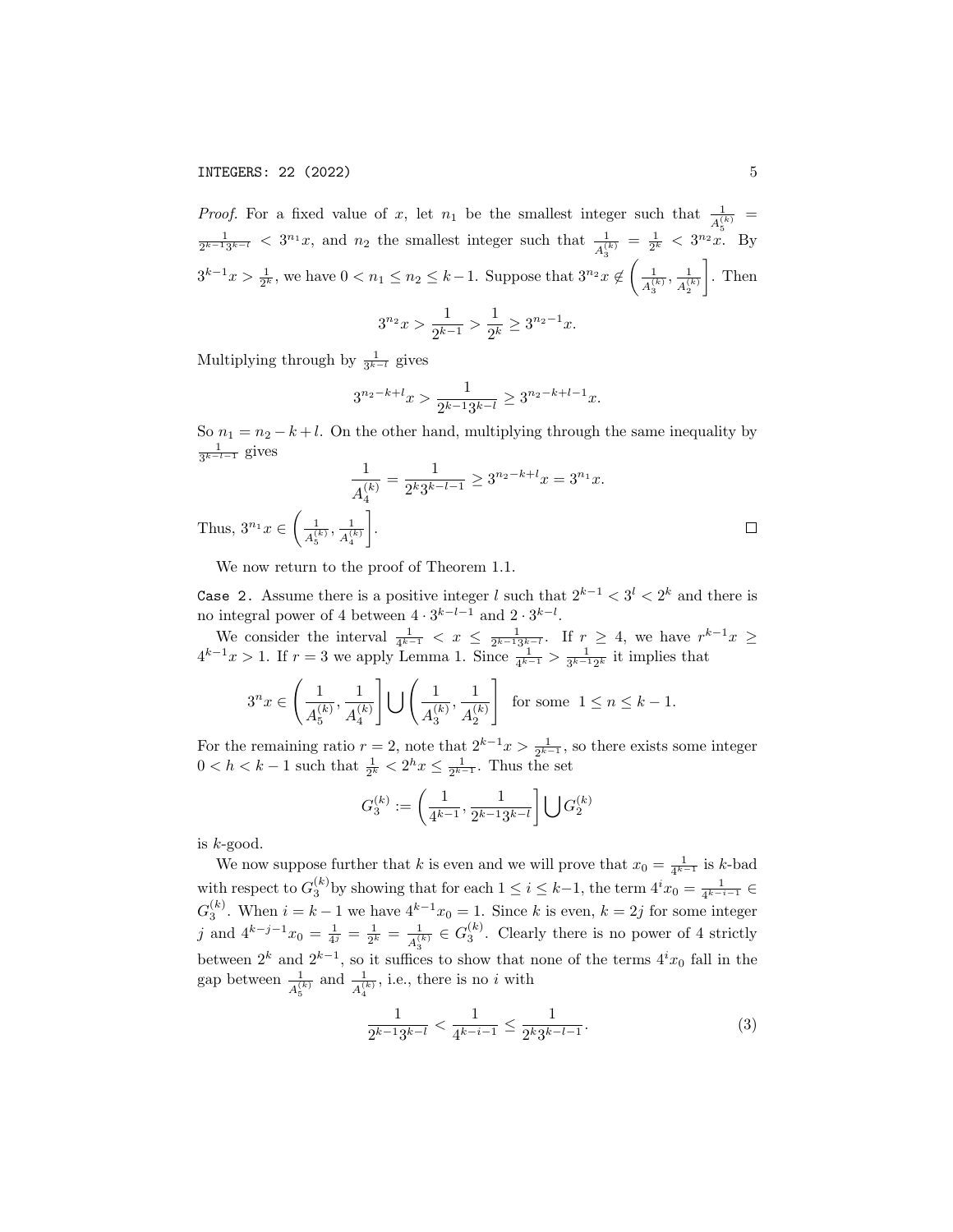If there were such an i, multiplying through (3) by  $2^{k-2} = 4^{j-1}$  we get

$$
\frac{1}{2\cdot 3^{k-l}}<\frac{1}{4^{k-i-j}}\leq \frac{1}{2^2 3^{k-l-1}},
$$

which contradicts the assumption that there is no integral power of 4 between  $4 \cdot 3^{k-l-1}$  and  $2 \cdot 3^{k-l}$ . Thus, when k is even we have  $A_6^{(k)} = \frac{1}{4^{k-1}}$ .

We now consider odd k. The argument above for even k implies that  $G_3^{(k)}$  is still k-good and we will show, in this case, that the larger set  $(\frac{1}{2\cdot 4^{k-1}}, \frac{1}{4^{k-1}}] \bigcup G_3^{(k)}$ is also *k*-good. For  $\frac{1}{2 \cdot 4^{k-1}} < x \le \frac{1}{4^{k-1}}$ , if  $r \ge 5$ , then

$$
r^{k-1}x \ge 5^{k-1}x > \frac{1}{2} \cdot (\frac{5}{4})^{k-1} > 1.
$$

If  $r = 4$ , using that k is odd and noting that  $\frac{1}{2^k} < 4^{\frac{k-1}{2}}x \le \frac{1}{2^{k-1}}$ , we know that  $4^{\frac{k-1}{2}}x \notin G_2^{(k)}$ . When  $r = 3$ , Lemma 1 again shows there exists  $1 \leq n \leq k-1$  with  $3^n x \notin (\frac{1}{2 \cdot 4^{k-1}}, \frac{1}{4^{k-1}}] \bigcup G_2^{(k)}$ . Finally, for  $r = 2$ , we have  $\frac{1}{2^k} < 2^{k-1} x \le \frac{1}{2^{k-1}}$ , and so we know that  $2^{k-1}x \notin G_2^{(k)}$ . Thus  $\left(\frac{1}{2\cdot 4^{k-1}}, \frac{1}{2^{k-1}3^{k-l}}\right] \bigcup G_2^{(k)}$  is k-good.

To finish this case we show that  $x_0 = \frac{1}{2 \cdot 4^{k-1}}$  is k-bad with respect to this set by showing that  $4^ix_0$  is contained in it for each  $1 \leq i \leq k-1$ . When  $i = k-1$  we have  $4^{k-1}x_0 = \frac{1}{2} > \frac{1}{4}$  $\frac{1}{A_2^{(k)}}$ . Since k is odd,  $k = 2j + 1$  for some integer j. Now  $4^{k-j-1}x_0 = \frac{1}{2\cdot 4^j} = \frac{1}{2^k} = \frac{1}{A_0^{(i)}}$  $\frac{1}{A_3^{(k)}}$  and there is no power of 4 strictly between  $2^k$  and  $2^{k-1}$ , so it remains to show that there is no i with

$$
\frac{1}{2^{k-1}3^{k-l}} < \frac{1}{2 \cdot 4^{k-i-1}} \le \frac{1}{2^k 3^{k-l-1}}.
$$

If there were, multiplying through this time by  $2^{k-2} = 2 \cdot 4^{j-1}$  gives

$$
\frac{1}{2 \cdot 3^{k-l}} < \frac{1}{4^{k-i-j}} \le \frac{1}{2^2 3^{k-l-1}},
$$

contradicting the assumption there is no integral power of 4 between  $4 \cdot 3^{k-l-1}$  and  $2 \cdot 3^{k-l}$ . To sum up, in Case 2, we have shown that

$$
A_6^{(k)} = \begin{cases} 4^{k-1} & \text{for even } k, \\ 2^{2k-1} & \text{for odd } k. \end{cases}
$$

Case 3. Assume that there is a positive integer l such that  $2^{k-1} < 3^l < 2^k$  and a positive integer m such that

$$
4 \cdot 3^{k-l-1} < 4^m < 2 \cdot 3^{k-l}.\tag{4}
$$

The same argument used in Case 2 already shows that  $\left(\frac{1}{4^{k-1}}, \frac{1}{2^{k-1}3^{k-l}}\right] \bigcup G_2^{(k)}$  is k-good for even k and that  $\left(\frac{1}{2\cdot 4^{k-1}}, \frac{1}{2^{k-1}3^{k-l}}\right] \bigcup G_2^{(k)}$  is k-good when k is odd.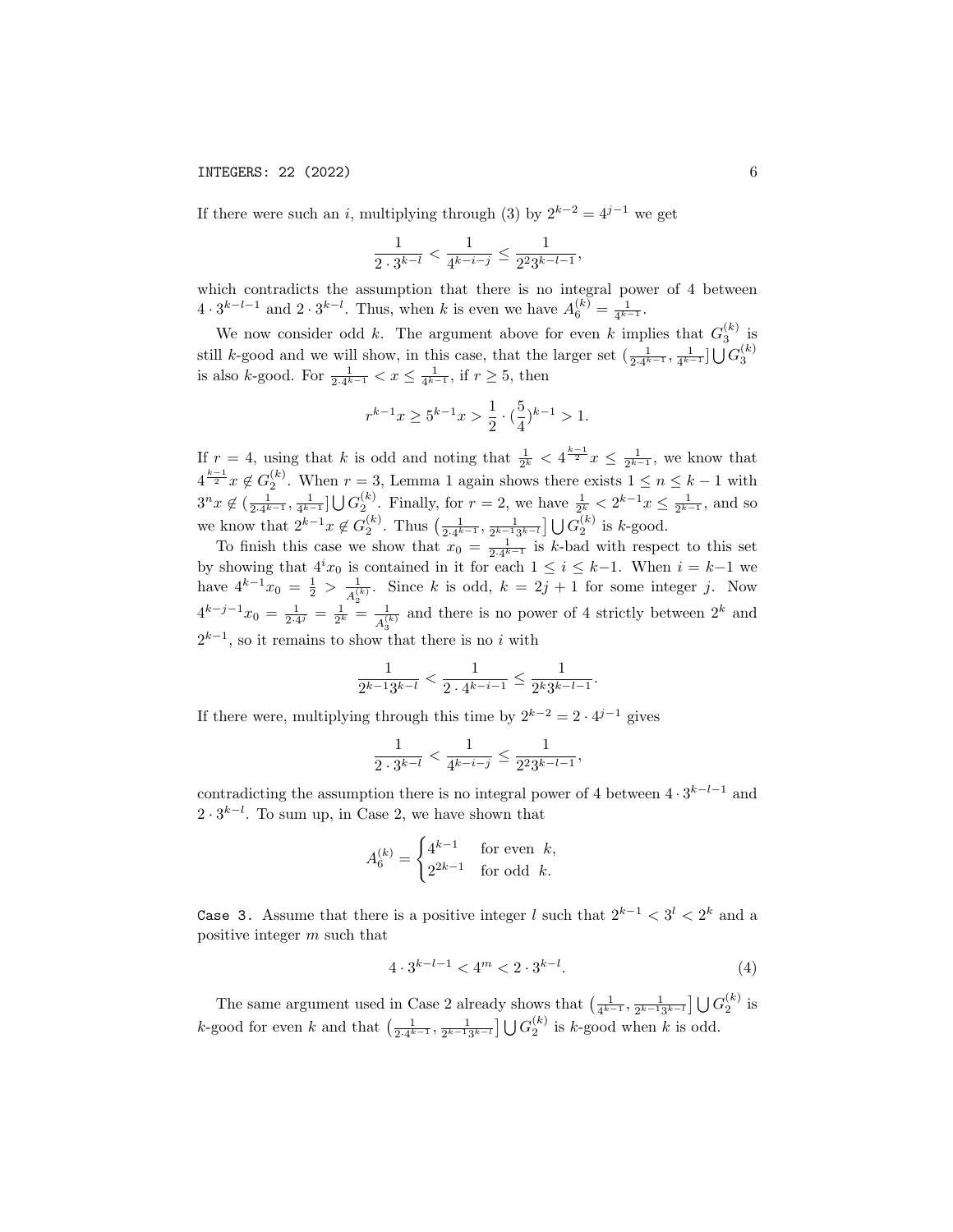First, we consider even k and the interval  $\frac{1}{\frac{1}{2}4^{k-m}3^{k-l}} < x \leq \frac{1}{4^{k-1}}$ . Note, since  $4^m > 4 \cdot 3^{k-l-1}$ , that the lower bound  $\frac{1}{\frac{1}{2}4^{k-m}3^{k-l}} > \frac{2}{3\cdot 4^{k-1}}$ . If  $r \geq 5$  then, since  $k \geq 3$ , k−1  $k-1$ 

$$
r^{k-1}x \ge 5^{k-1}x > \frac{5^{k-1}}{\frac{1}{2}4^{k-m}3^{k-l}} > \frac{8 \cdot 5^{k-1}}{3 \cdot 4^k} > 1.
$$

For the ratio  $r = 4$  we consider  $4^{\frac{k}{2} - m}x$ . Using the inequalities in (4) we deduce that

$$
\frac{1}{2^{k-1}3^{k-l}} < 4^{\frac{k}{2}-m}x \le \frac{1}{2^k 4^{m-1}} < \frac{1}{2^k 3^{k-l-1}}\tag{5}
$$

and so  $\frac{1}{A_5^{(k)}} < 4^{\frac{k}{2}-m}x < \frac{1}{A_4^{(k)}}$ . Also, note that  $1 \leq \frac{k}{2}-m < \frac{k}{2}-1$ , so  $4^{\frac{k}{2}-m}$  $2^{k-2m} < 2^{k-1}$ , thus this observation handles the case of  $r = 2$  as well. Finally, the ratio  $r = 3$  can again be handled using Lemma 1, noting that

$$
\frac{1}{\frac{1}{2}4^{k-m}3^{k-l}} > \frac{2}{3 \cdot 4^{k-1}} > \frac{1}{3^{k-1}2^k}.
$$

Thus,  $\left(\frac{1}{\frac{1}{2}4^{k-m}3^{k-l}}, \frac{1}{2^{k-1}3^{k-l}}\right) \bigcup G_2^{(k)}$  is k-good. 2

We now show  $x_0 = \frac{1}{\frac{1}{2}4^{k-m}3^{k-l}}$  is k-bad with respect to  $\left(\frac{1}{\frac{1}{2}4^{k-m}3^{k-l}}\right)\frac{1}{2^{k-1}3^{k-l}}\right] \bigcup G_2^{(k)}$ . We have

$$
\frac{1}{\frac{1}{2}4^{k-m}3^{k-l}}4^{\frac{k}{2}-m}=\frac{1}{2^{k-1}3^{k-l}}\quad\text{and}\quad \frac{1}{\frac{1}{2}4^{k-m}3^{k-l}}4^{\frac{k}{2}-m+1}=\frac{4}{2^{k-1}3^{k-l}}>\frac{1}{2^k3^{k-l-1}}.
$$

Furthermore, using (4) we find that

$$
\frac{1}{\frac{1}{2}4^{k-m}3^{k-l}}4^{\frac{k}{2}-1}=\frac{4^m}{2^{k+1}3^{k-l}}<\frac{1}{2^k},\quad \frac{1}{\frac{1}{2}4^{k-m}3^{k-l}}4^{\frac{k}{2}}=\frac{4^m}{2^{k-1}3^{k-l}}>\frac{1}{2^{k-1}},
$$

and  $\frac{1}{\frac{1}{2}4^{k-m}3^{k-l}}4^{k-1} = \frac{4^m}{2 \cdot 3^{k-l}} < 1$ . That is,  $4^i x_0 \in \left(\frac{1}{\frac{1}{2}4^{k-m}3^{k-l}}, \frac{1}{2^{k-1}3^{k-l}}\right) \cup G_2^{(k)}$  for  $1 \leq i \leq k-1$ , so  $x_0$  is k-bad with respect to that set. So  $A_6^{(k)} = \frac{1}{2}4^{k-m}3^{k-l}$ .

Now consider odd k. For  $\frac{1}{2 \cdot 4^{k-1}} < x \leq \frac{1}{2^{k-1}3^{k-1}}$ , by the same discussion as in the odd-k part of Case 2, we know that x is k-good with respect to  $G_2^{(k)}$ , so we take  $\frac{1}{4^{k-m}3^{k-l}} < x \leq \frac{1}{2 \cdot 4^{k-1}}$ . If  $r \geq 5$ , then

$$
r^{k-1}x\geq 5^{k-1}x>5^{k-1}\frac{1}{4^{k-m}3^{k-l}}>1.
$$

For  $r = 2, 4$ , it follows from (4) that

$$
4^{\frac{k+1}{2}-m}x = 2^{k-2m+1}x > \frac{1}{4^{k-m}3^{k-l}}2^{k-2m+1} = \frac{1}{2^{k-1}3^{k-l}}
$$

$$
4^{\frac{k+1}{2}-m}x = 2^{k-2m+1}x \le \frac{1}{2 \cdot 4^{k-1}}2^{k-2m+1} < \frac{1}{2^k 3^{k-l-1}}.
$$